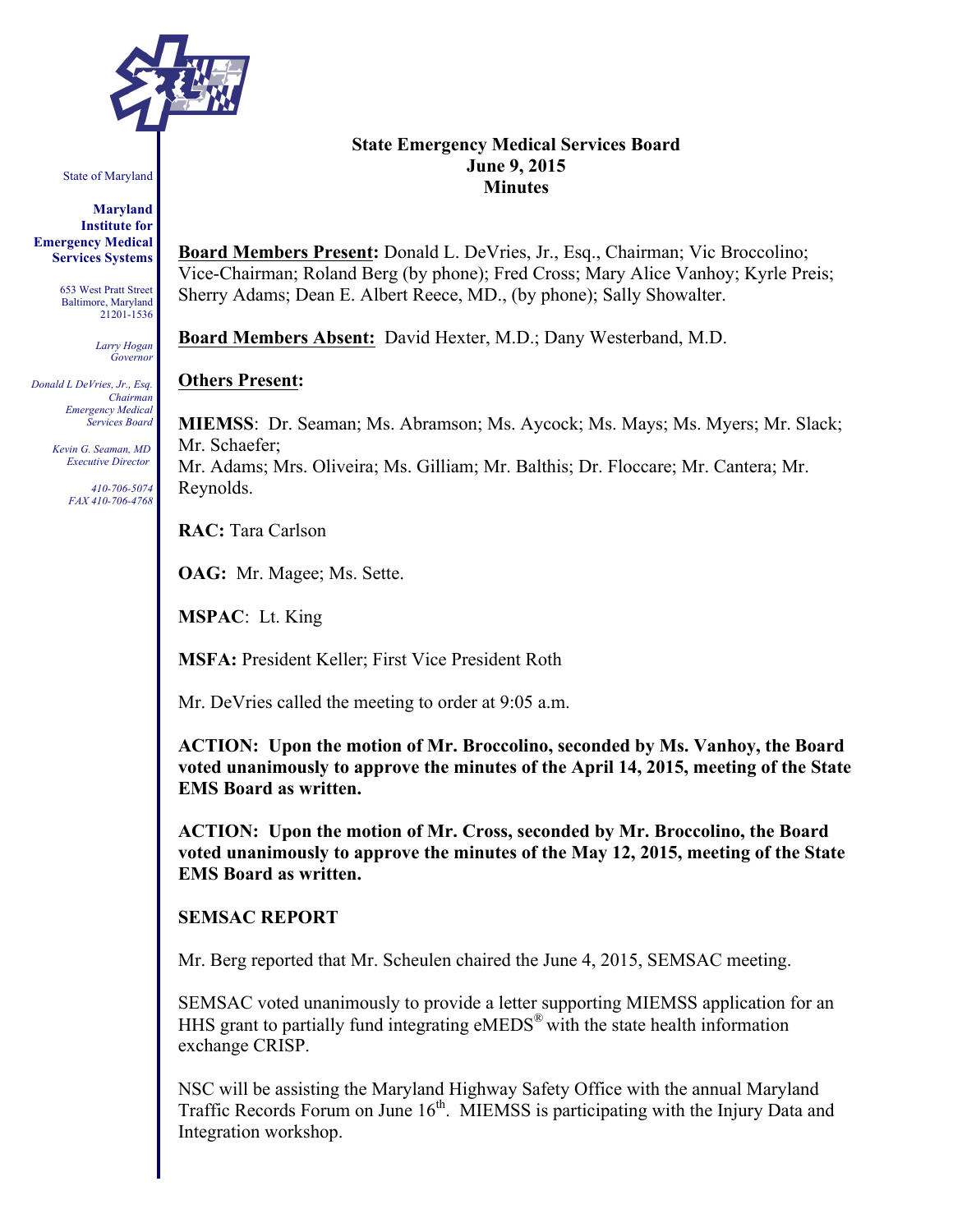The Maryland Seatbelt Observation Study is underway this month with a report due at the end of the summer.

NSC continues to work with MIEMSS on the Advanced Automatic Crash Notification (AACN) system with good progress.

NSC is also working with the Highway Safety Office on the ignition interlock's status and effectiveness.

The EMS Research group is working on an analysis of the National Trauma Database and the comparison with Maryland outcomes.

The BLS Committee is surveying students who received NREMT certification to determine where improvements in training and testing can be made.

The Regional Affairs Committee met on June 4 and allocated grant funds on a merit basis for Patient Tracking and eMEDS® Capabilities, Ambulance Strike Team Formation and Training, and Active Assailant projects.

Mr. Preis asked whether the grants were approved as he thought some had been submitted but not signed off by jurisdictions. Mr. Berg stated the grants were approved. Mr. Pries will check with the MIEMSS finance office on grant status.

There is overwhelming interest in participating in the mobile integrated health workgroup from various entities including EMS, Hospitals, Health Departments and Insurance Carriers. The SEMSAC Mobile Integrated Healthcare workgroup will follow the two-stage process that is laid out in the EMS Plan. In the first stage the workgroup will review the internal study that MIEMSS has already completed and identify suggestions and/or recommendations for consideration. Specifically, what roles EMS can fill currently and what roles may require change in regulation or scope of practice. The second stage will broaden the participation to other stakeholders/partners for them to review and determine formal recommendations to go to SEMSAC and then the EMS Board. The two-stage process is particularly important to assure EMS is fully on board and supportive of MIH before taking it forward to other partners, e.g., hospitals, physicians, nurses, etc., in Stage 2. The workgroup is finalizing membership and the first meeting will take place shortly.

The minimum equipment standards workgroup has finalized the list of equipment and submitted it to SEMSAC for review and discussion at their next meeting. After SEMSAC approval the list will go to JAC and MSFA, and when finally approved by all will be recommended for inclusion in Title 30 regulations.

Dr. Reese joined the meeting by phone at 9:11.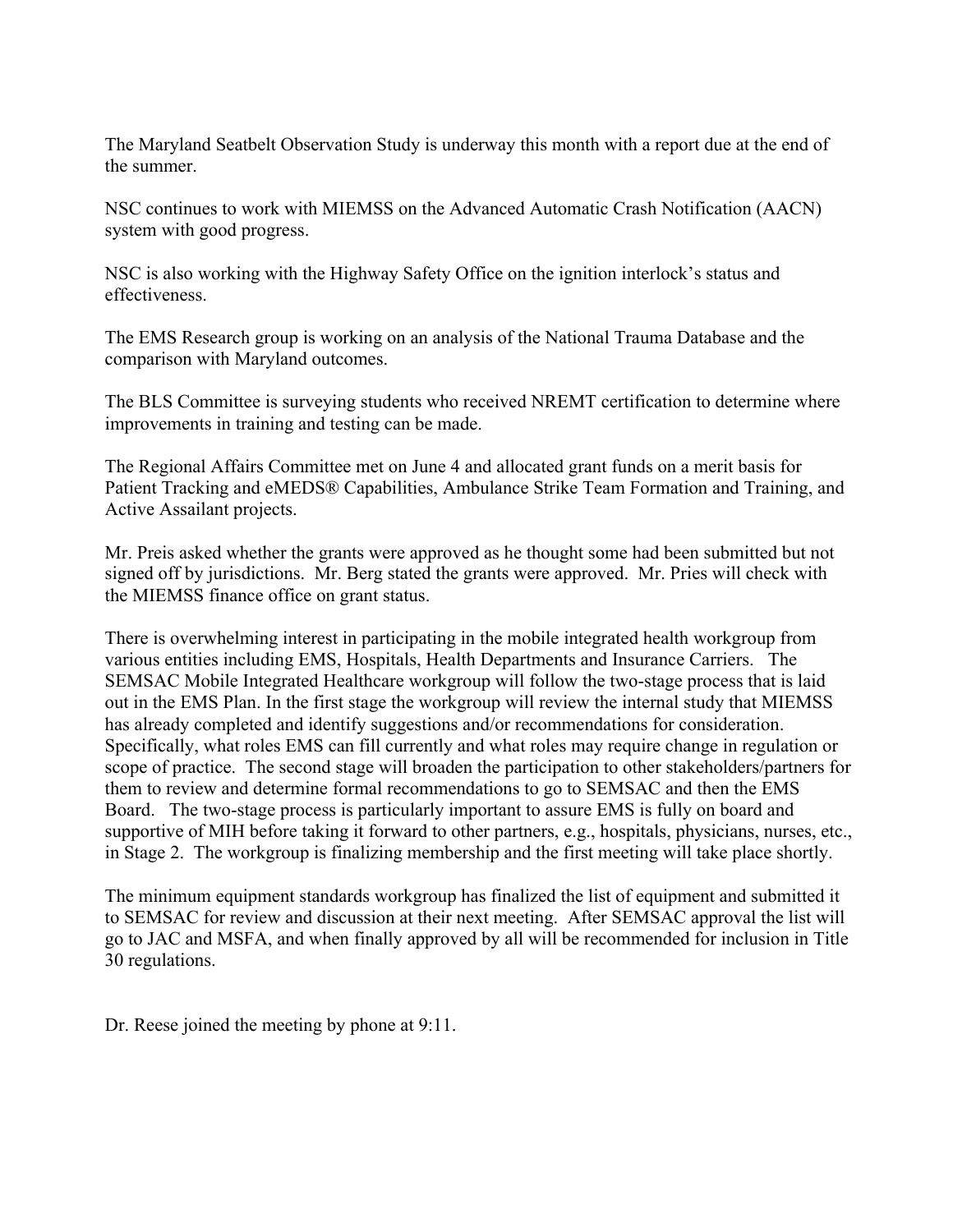# **MIEMSS REPORT**

Dr. Seaman highlighted areas of his written report. He noted that students who have completed NREMT testing for EMT and EMR are being surveyed as to their experience in order to make any needed changes that will assist in achieving the greatest possible participation in training and testing.

EMS week and EMS at Oriole Park were great successes, and Dr. Seaman thanked all who participated.

He noted that the new EMRC/SYSCOM facility on the 5<sup>th</sup> floor of MIEMSS headquarters became operational on May 27. Renovation of the fourth floor is underway with all projects on budget and on time.

The mobile integrated health program is proceeding in a two-step process. SEMSAC and EMSOPS need to know what EMS can provide under current scope of practice and what changes may be required. Mobile integrated health care received the most comments on the EMS plan – both positive and negative.

Maryland fallen firefighters and EMS providers were honored in a ceremony at the monument in Annapolis on Sunday with a large turnout thanks to the MSFA.

# **R ADAMS COWLEY SHOCK TRAUMA CENTER**

Tara Carlson thanked the EMS community for the understanding shown by the 1600 anticipated guests when the Shock Trauma Gala was canceled at the last moment due to civil unrest. The next Gala is scheduled for April 2016 as it is not possible to reschedule for fall 2015. The hero plaques for this year's honorees were sent out.

# **MSP AVIATION COMMAND UPDATE**

First Lieutenant King reported that the MSPAC application for part 135 certification was still before the Baltimore FAA Flight Standards District Office which has not previously worked on certification of a helicopter ambulance service. When the application review is complete, MSPAC is ready to move to the inspection phase.

All pilots hired at the beginning of the year have completed training and are on station. MSPAC is looking for instructor candidates among current staff. Six new MSP paramedics are now receiving initial EMS training and are expected to be qualified as flight standard rescue technicians by July 4.

The flight simulator is on schedule with anticipated delivery May 2016 and is expected to be operational in the fall of 2016. The building for the simulator has been approved by Augusta and DGS is expected to release the procurement documents in September for construction.

MSPAC is working with the University of Maryland and MDOT to complete an RFP for a master services agreement for heavy maintenance for the new helicopter fleet.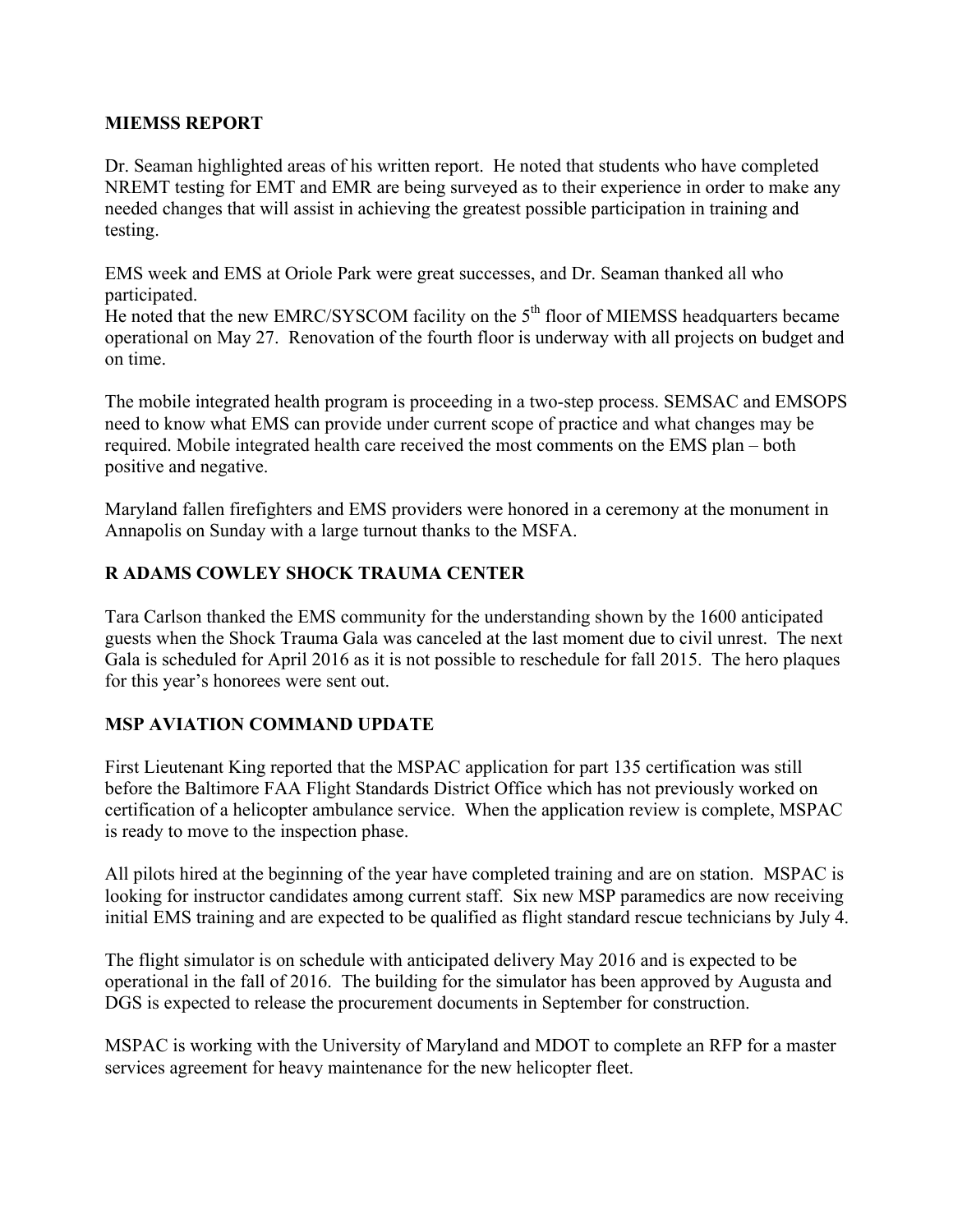On June 1, 2015, the MSP Aviation Command celebrated the retirements of three sworn employees, and civilian pilot instructor: Lieutenant Colonel Walter F. "Pete" Landon, a former Bureau Chief, and Assistant MSPAC Commander, Medical Operations Commander Lt. Walter Kerr and SYSCOM Supervisor Sgt. Bob Adams. Simon Ayling, MSP Aviation Command civilian pilot instructor at the Frederick Section, also moved on to other endeavors after serving us for 9 years.

# **MSFA UPDATE**

President Keller brought greetings from three MSFA officers. He thanked MIEMSS for the services provided by Jim Brown at the Fallen Firefighters Memorial service and Barbara Goff who has responded promptly to all inquiries to MIEMSS.

Johnie Roth will become MSFA president at the convention which is only a week and a half away. There will be a special opening ceremony featuring a young lady from St. Michael's who survived a crash caused by texting while driving.

President Keller said that it has been a great year, and he appreciates the friendship of the EMS community.

Chairman DeVries noted that the MSFA is the backbone of the EMS system and thanked President Keller for his service.

# **OLD BUSINESS**

None

# **NEW BUSINESS**

Assistant Attorney General Sette presented a correction to the proposed perinatal regulations.

**ACTION: Upon the motion of Mr. Broccolino, seconded by Ms. Vanhoy, the Board voted unanimously to correct the proposed COMAR 30.08.12.11 to show the capability of providing therapeutic hypothermia as optional for level III perinatal centers.**

Mr. Reynolds presented corrections to the 2015 protocols as shown on the attached June 8, 2015, memorandum (copy attached).

The Board discussed the priority of administering magnesium sulfate for pediatric asthma attacks. Dr. Seaman pointed out it would be a third-line medication behind albuterol and then epinephrine.

# **ACTION: By acclamation, the Board accepted the protocol corrections presented by Mr. Reynolds.**

**ACTION: The Chair having executed a closed meeting form, upon the motion of Mr. Broccolino, seconded by Ms. Adams, the Board voted unanimously to move to closed session.**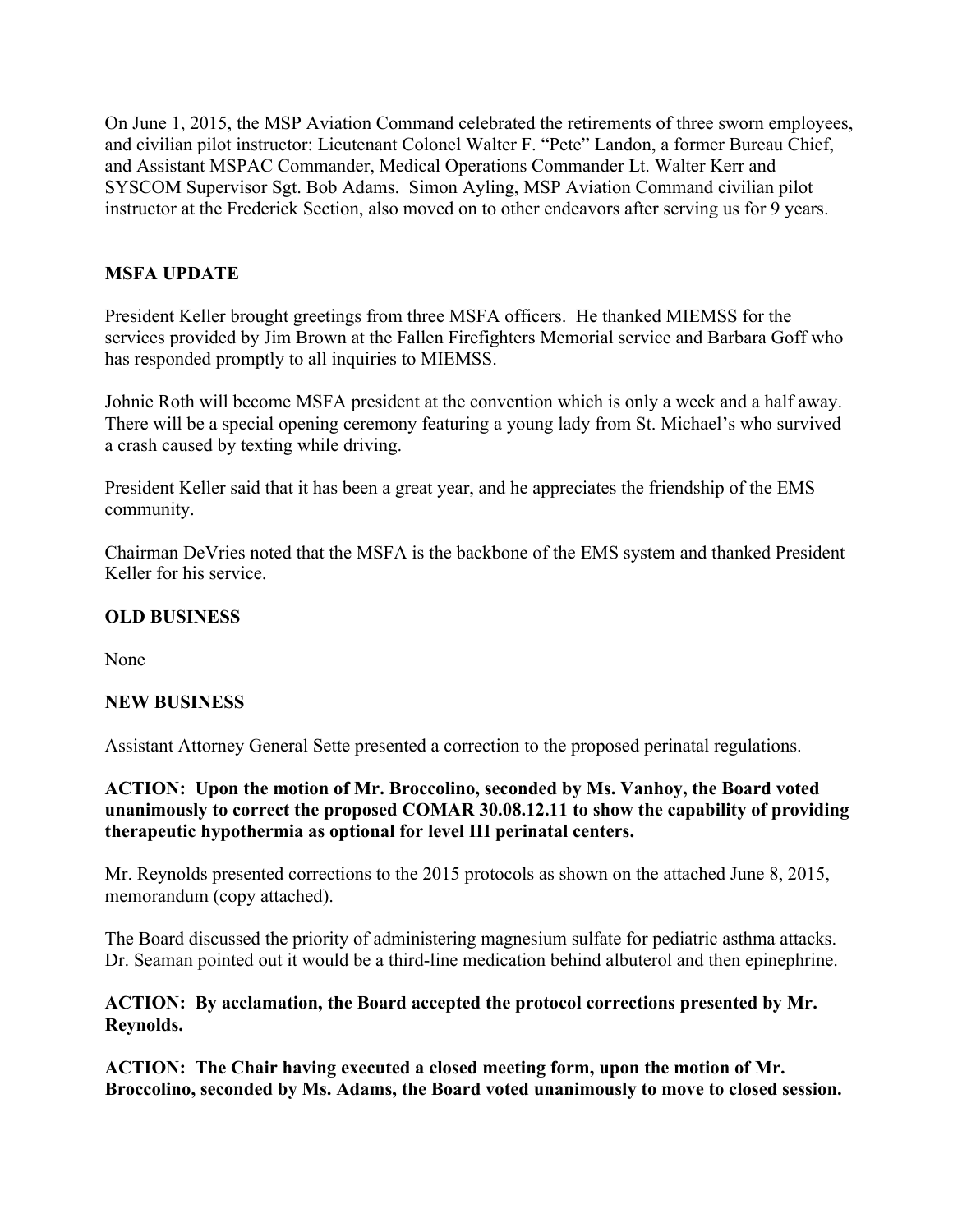## **In Closed Session:**

**Board Members Present:** Donald L. DeVries, Jr., Esq., Chairman; Vic Broccolino; Vice-Chairman; Roland Berg (by phone); Fred Cross; Mary Alice Vanhoy; Kyrle Preis; Sherry Adams; Dean E. Albert Reece, MD., (by phone – departed during closed session); Sally Showalter.

**Board Members Absent:** David Hexter, M.D.; Dany Westerband, M.D.

Others Present:

**MIEMSS:** Dr. Seaman; Ms. Abramson; Mr. Schaefer; Ms. Oliveira; Mr. Roberts; Ms. Gilliam; Mr. Reynolds.

**OAG:** Mr. Magee; Ms. Sette.

The Board reviewed reports on eight educational programs.

The Board reviewed the status of developing minimum equipment standards for public safety ambulances.

The Board reviewed provider disciplinary actions.

The Board discussed issues related to publication of the EMS Protocols.

The Board returned to open session.

## **Return to Open Session:**

**Board Members Present:** Donald L. DeVries, Jr., Esq., Chairman; Vic Broccolino; Vice-Chairman; Roland Berg (by phone); Fred Cross; Mary Alice Vanhoy; Kyrle Preis; Sherry Adams; Sally Showalter.

**Board Members Absent:** David Hexter, M.D.; Dany Westerband, M.D.; Dean E. Albert Reece, MD.

# **Others Present:**

**MIEMSS:** Dr. Seaman; Ms. Abramson; Mr. Schaefer; Rae Oliveira; Josh Roberts; Leandrea Gilliam; Mike Reynolds; Dave Balthis

**OAG:** Mr. Magee; Ms. Sette

Mr. Balthis announced that MIEMSS is applying for an HHS grant which it will use to make eMEDS® data available to CRISP, the State health information exchange. eMEDS® produces approximately 500,000 patient care reports a year via the some 23,600 Maryland EMS providers. The grant is made available to health care providers not otherwise eligible for federal electronic health record assistance. MHA, MHCC, and SEMSAC have provided letters of support, and other letters are welcome.